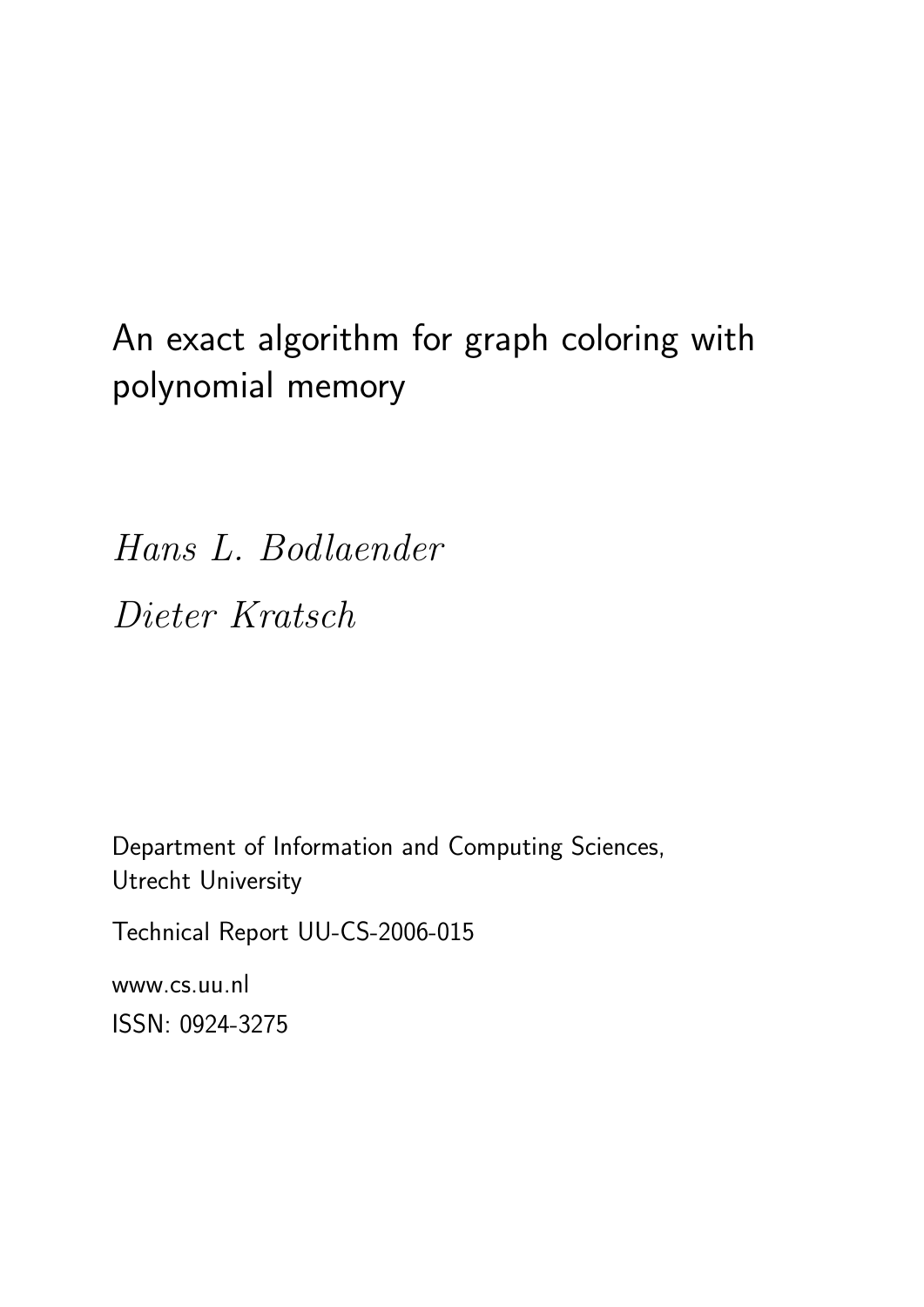# An exact algorithm for graph coloring with polynomial memory

Hans L. Bodlaender<sup>∗</sup> Dieter Kratsch†

#### Abstract

In this paper, we give an algorithm that computes the chromatic number of a graph in  $O(5.283^n)$  time and polynomial memory.

### 1 Introduction

During the last years the interest in designing and analysing exact exponential-time algorithms for NP-hard problems has been growing significantly. Despite many other approaches to attack NP-hard problems these algorithms really aim at coping with NPhardness, i.e. they compute an exact solution for all possible inputs. When dealing with intractable problems, exact algorithms are not expected to have polynomial running time.

See the surveys by Woeginger [6, 7] for an introduction to the area of exponential time algorithms.

Exponential worst case running time implies that such algorithms cannot solve inputs of large size in reasonable time. Some exponential-time algorithms use exponential memory and some need only polynomial memory. For instance, Branch & Reduce algorithms typically use polynomial memory while dynamic programming algorithms often need exponential memory.

Clearly, having two algorithms of same running time one would prefer one using polynomial memory. In fact memory requirements of an algorithm can be such an obstacle for its use on larger inputs, that polynomial memory could be desirable even when paying the price of higher running time. We refer to [7] for discussions of polynomial vs. exponential memory. This motivated us to study a polynomial memory algorithm for a classical NP-hard problem – the graph coloring problem.

All known exponential-time algorithms to compute the chromatic number of a graph (and an optimal coloring) need exponential memory, more precisely  $O<sup>*</sup>(2<sup>n</sup>)$  memory, and they all are based on a dynamic programming approach and the use of maximal independent

<sup>∗</sup>Department of Information and Computing Sciences, Utrecht University, P.O. Box 80.089, 3508 TB Utrecht, the Netherlands, hansb@cs.uu.nl.

<sup>&</sup>lt;sup>†</sup>Laboratoire d'Informatique Théorique et Appliquée, Université Paul Verlaine - Metz, 57045 Metz Cedex 01, France, kratsch@univ-metz.fr.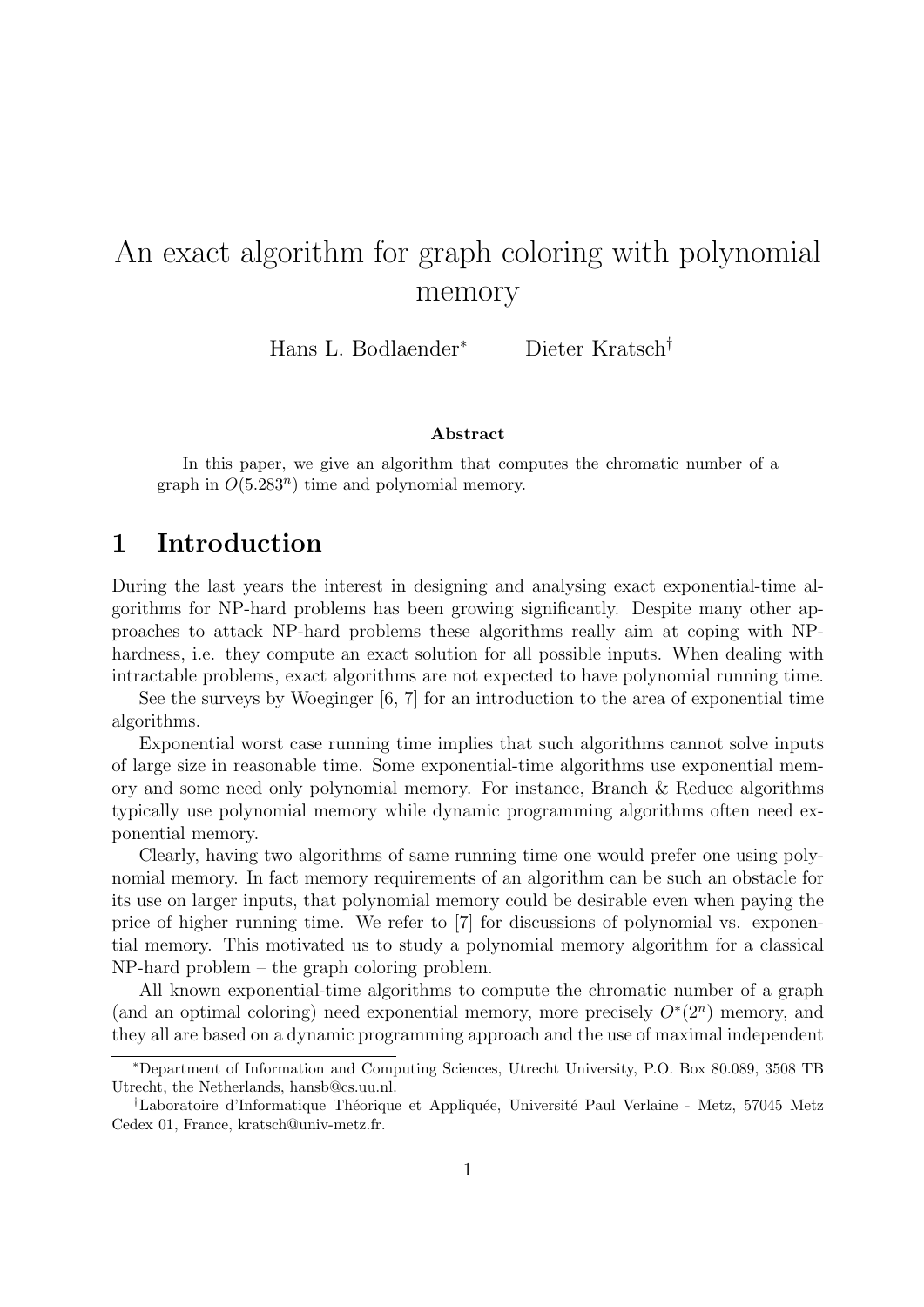sets. The first one had been published by Lawler in Information Processing Letters 30 years sets. The first one had been published by Lawler in *Information Processing Letters* 50 years<br>ago [4]. Its running time is  $O^*((1 + \sqrt[3]{3})^n) = O(2.4423^n)$ . This algorithm had not been improved for 25 years. Then the combination of improved upper bounds on the number of maximal independent sets of size at most k and changes in the way to fill the table of subsolutions in the dynamic programming algorithm led to better algorithms. Eppstein established an  $O^*(4/3 + \frac{3^{4/3}}{4})$  $\left(\frac{4}{4}\right)^n$  =  $O(2.4151^n)$  time algorithm. Finally Byskov provided an  $O(2.4023^n)$  algorithm to compute the chromatic number of a graph. Faster algorithms exist when the number of colorings is fixed. For small fixed numbers of colors, faster algorithms are known. The currently best known bounds for c-coloring are:  $O^*(1.3289^n)$ for  $c = 3$  (Beigel and Eppstein [1]),  $O^*(1.7504^n)$  for  $c = 4$  (Byskov [2]),  $O^*(2.1020^n)$  for  $c = 5$  (Byskov and Eppstein, see [3]), and  $O<sup>*</sup>(2.3289<sup>n</sup>)$  for  $c = 6$  (Byskov [2]). Each of these algorithms uses polynomial memory. Byskov and Eppstein also give an algorithm using  $O^*(2^n)$  memory and  $O^*(2.1809^n)$  time for 6-coloring, see [3]. We refer to the PhD thesis of Byskov for a nice summary on exponential-time coloring algorithms [3].

As a first answer to the natural question about the best possible worst case running time of an exact coloring algorithm using only polynomial memory, we present an  $O(5.283^n)$ time and polynomial space algorithm to compute the chromatic number of any graph.

### 2 Definitions

We consider undirected, simple and finite graphs  $G = (V, E)$  with vertex set V and edge set E. A vertex subset  $I \subseteq V$  is an *independent set* if any two vertices x and y of I are non adjacent. A (proper) coloring c of a graph  $G = (V, E)$  assigns a color  $c(v)$  to each vertex v of G such that  $c(u) \neq c(v)$  if  $uv \in E$ . The smallest possible number of colors used by a coloring of G is the *chromatic number* of G, denoted by  $\chi(G)$ . A coloring of G using  $\chi(G)$ colors is an optimal coloring of G. Notice that a coloring of a graph G induces a partition of its vertex set into independent sets  $c = (I_1, I_2, \ldots, I_k)$ .

### 3 An exact algorithm for graph coloring

In this section, we describe our algorithm. The algorithm is based upon the following simple lemma.

**Lemma 1** Let  $0 < \alpha < 1$ , and let  $G = (V, E)$  be a graph with n vertices. The chromatic number of G is the minimum of the following two terms.

- The minimum over all maximal independent sets I with  $|I| \geq \alpha \cdot n$  in G of  $1 +$  $\chi(G[V-I]).$
- The minimum over all sets of vertices  $S \subseteq V$  with  $(n \alpha \cdot n)/2 \leq |S| \leq n/2$  of  $\chi(G[S]) + \chi(G[V-S]).$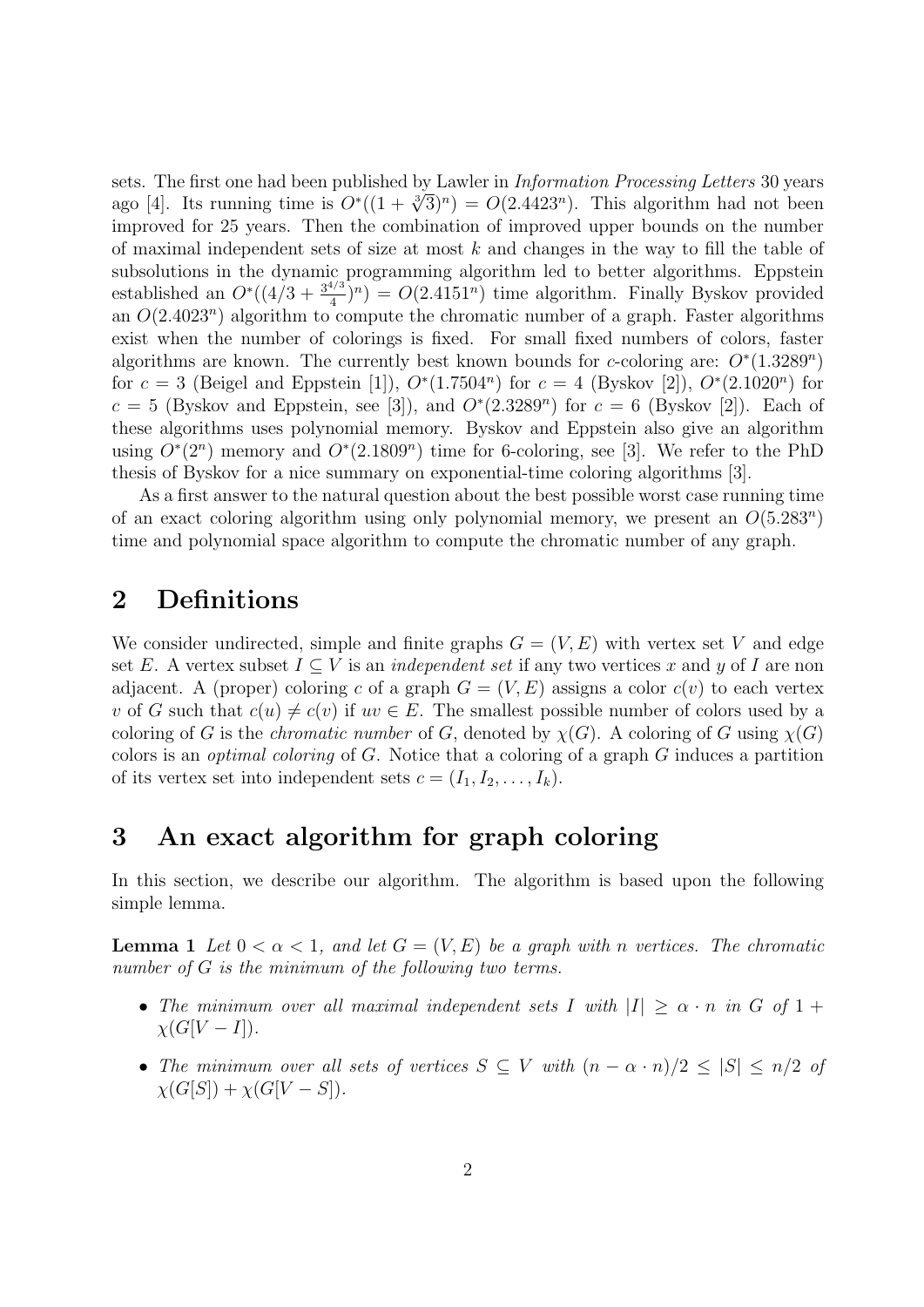**Proof.** Consider an optimal coloring  $c = (I_1, I_2, \ldots, I_k)$  of G. Suppose there is an  $I_j$ ,  $j \in \{1, 2, \ldots, k\}$ , such that  $|I_j| \geq \alpha \cdot n$ . Then there is an optimal coloring of G, such that one color class is  $I'_j$  with  $I_j \subset I'_j$ . Hence the chromatic number is equal to the first term.

Otherwise, in the optimal coloring c, for all  $j \in \{1, 2, ..., k\}$ ,  $|I_j| < \alpha \cdot n$ . Thus there is a subset  $S \subseteq V$  such that each color class  $I_j$  is either a subset of S or a subset of  $V - S$ satisfying  $(n - \alpha \cdot n)/2 \leq |S| \leq n/2$ . Hence the chromatic number is equal to the second  $term.$ 

We use the lemma to obtain a recursive algorithm. To obtain the best time bound in our analysis, we set  $\alpha = 0.19903$ . The pseudo code of the algorithm is given below.

- Let *n* be the number of vertices of the graph. Set  $best = n$ .
- Enumerate all subsets  $S \subseteq V$ . For each such set S, do:
	- If S is a maximal independent set and  $|S| \ge \alpha \cdot n$ , then
		- ∗ Recursively, compute χ(G[V − S]).
		- \* Set  $best = min(best, 1 + \chi(G[V S]).$
	- If  $(n \alpha \cdot n)/2 < |S| < (n + \alpha \cdot n)$ , then
		- ∗ Recursively, compute χ(G[S]).
		- ∗ Recursively, compute χ(G[V − S]).
		- \* Set  $best = min(best, \chi(G[S]) + \chi(G[V-S]).$
- Return best.

From Lemma 1, it directly follows that this procedure computes  $\chi(G)$ . As we can enumerate all subsets of a set in polynomial space, the other steps also can be done in polynomial space, and recursion depth is bounded by a polynomial in  $n$  (or, more precisely, by  $O(\log n)$ , the algorithm takes polynomial space.

#### 4 Time analysis of the algorithm

In this section, we show that the algorithm uses  $O<sup>*</sup>(5.283<sup>n</sup>)$  time. We show this with induction. First, we look at the steps where we recursively compute  $\chi(G[V-S])$  for a maximal independent set S with  $|S| \ge \alpha \cdot n$ . Write  $T(n)$  for the maximum time used by the algorithm on a graph with  $n$  vertices. We use the following result.

**Theorem 2 (Byskov [3])** Let  $0 < \beta < 1$ . Let  $d \in \mathbb{N}$  and  $d \ge 1$ . The number of maximal independent sets of size  $\beta \cdot n$  in a graph with n vertices is  $O^*(d^{((d+1)\cdot\beta-1)n} \cdot (d+1)^{(1-d\cdot\beta)n})$ .

Let  $d = 5$ . Write  $A(\beta) = 5^{6\cdot\beta-1} \cdot 6^{1-5\beta} \cdot 5.283^{1-\beta}$ . It follows that the total time spend on computing  $\chi(G[V-S])$  for all maximal independent sets S with  $|S| = \beta n \ge \alpha \cdot n$  is

$$
O^*(5^{6\cdot\beta-1}\cdot 6^{1-5\beta})\cdot T((1-\beta)\cdot n) = O^*(A(\beta)^n)
$$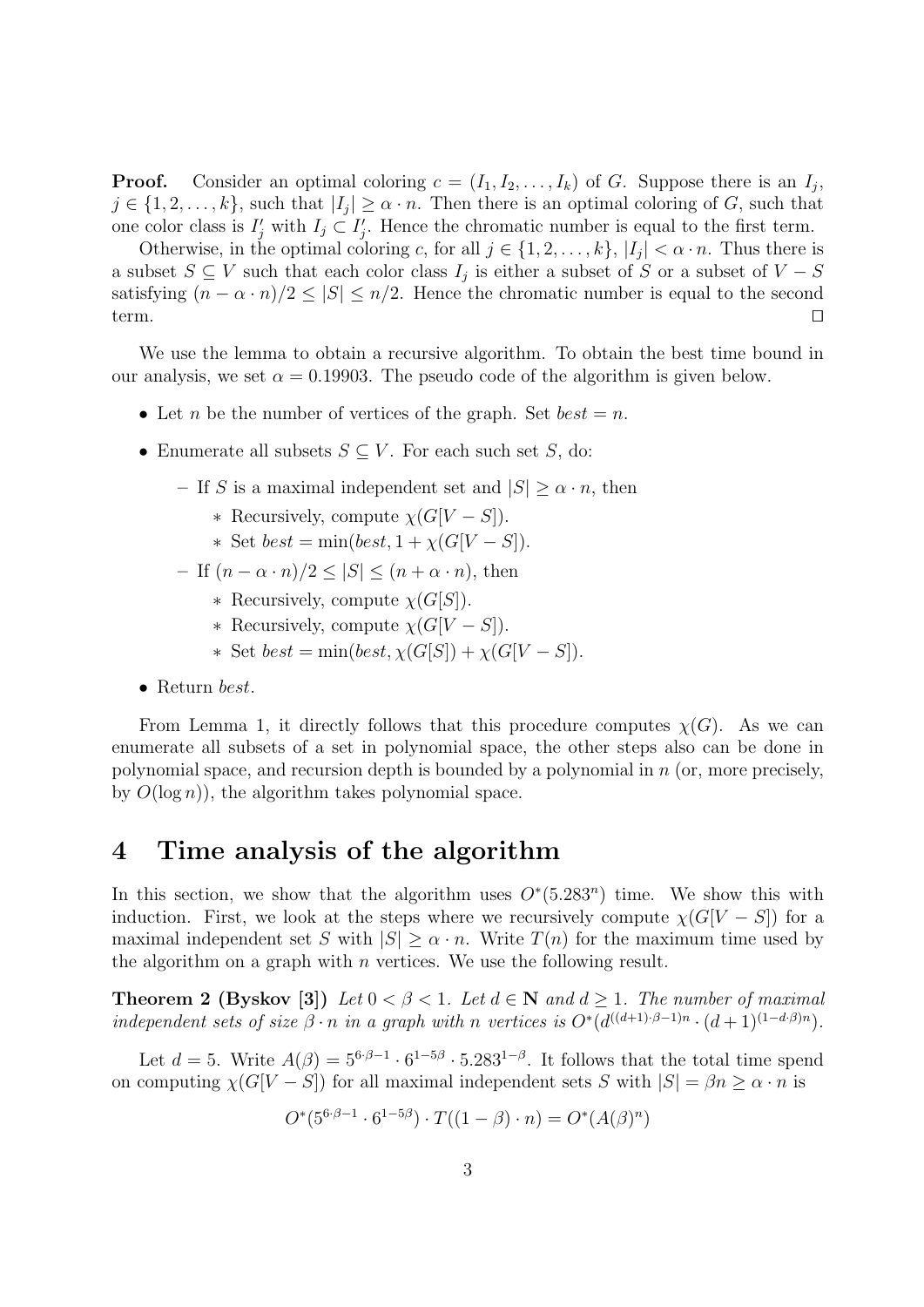Lemma 3  $5.283 > A(\alpha) = \max_{\alpha \leq \beta \leq 1} A(\beta)$ .

**Proof.** Direct computation shows that  $A(\alpha)$  is slightly less than 5.283. Furthermore the function A is monotone decreasing in the interval  $[0, 1]$ .

Thus, the time spend for computing the values  $\chi(G[V-S])$  for all maximal independent sets S is bounded by

$$
\sum_{i=\alpha \cdot n}^{n} A(i/n)^n < n \cdot A(\alpha^n) = O^*(5.283^n)
$$

Now, we count the time spend on computing  $\chi(G[S])$  and  $\chi(G[V-S])$  for the sets S of size between  $(n - \alpha \cdot n)/2$  and  $n/2$ . Each set R with  $(n - \alpha \cdot n)/2 \leq |R| \leq (n + \alpha \cdot n)/2$ will play at most twice the role of either S or  $V - S$  in one call of the procedure. Write  $B(\beta) = (\beta^{-\beta} \cdot (1 - \beta)^{\beta - 1}) \cdot 5.283^{\beta}.$ 

The following lemma is folklore (see e.g. [5]).

**Lemma 4** Let V be a set with n elements, and let  $0 < \beta < 1$  with  $\beta \cdot n \in \mathbb{N}$ . There are  $O^*((\beta^{-\beta}\cdot(1-\beta)^{\beta-1})^n)$  subsets of V of size  $\beta \cdot n$ .

Thus, for  $(n - \alpha \cdot n)/2 \leq \beta \cdot n \leq (n + \alpha \cdot n)/2$ , the total time of the computation of  $\chi(G[S])$  and  $\chi(G[V-S])$  of sets S with  $|S| = \beta \cdot n$  is bounded by

$$
O^*((\beta^{-\beta} \cdot (1-\beta)^{\beta-1})^n \cdot T(\beta)) = O^*(B(\beta)^n)
$$

Lemma 5  $5.283 > B((1+\alpha)/2) = \max_{(1-\alpha)/2 \leq \beta \leq (1+\alpha)/2} B(\beta)$ .

**Proof.** Direct computation shows that  $B((1 + \alpha)/2)$  is slightly smaller than 5.283. Furthermore the function B is monotone increasing in the interval [0, 0.67] and  $(1+\alpha)/2$  $0.6.$ 

So, the total time bounded by the second type of recursive calls is at most

$$
\sum_{i=\lfloor (1-\alpha)/2\cdot n \rfloor}^{i=\lceil (1+\alpha)/2\cdot n \rceil} O^*(B(\beta^n)) < n \cdot O^*(B((1+\alpha)/2)^n) = O^*(5.283^n)
$$

As in both cases, we have the required time bound, we can conclude our main result.

Theorem 6 There is an algorithm that computes the chromatic number of a graph in  $O<sup>*</sup>(5.283<sup>n</sup>)$  time and polynomial memory.

With simple addition of bookkeeping, the algorithm can also find an optimal coloring of the input graph, within same time and memory bounds.